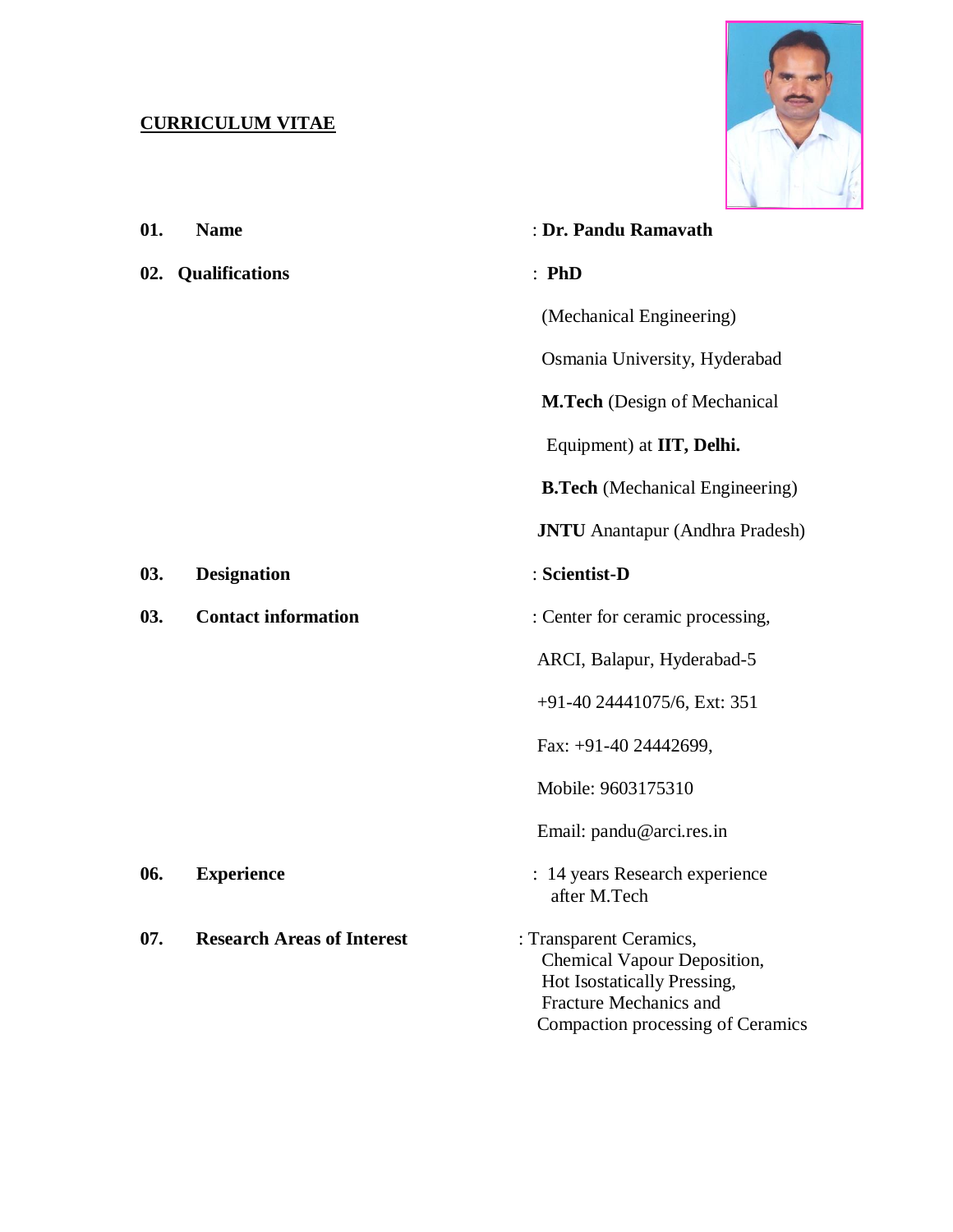## **08. List of Journal Publications:**

1. Fabrication of Transparent Spinel Honeycomb Structures by Methyl Cellulose based Thermal Gelation Processing

P. Biswas, K. Rajeswari, **P. Ramavath,** Roy Johnson, H. S. Maiti *Journal of The American Ceramic Society* 96 (2013) 3042–3045

2. Quasi-static compression behavior of nickel oxide, nickel oxide: zirconia, nickel:zirconia and nickel foams

Papiya Biswas, **Pandu Ramavath,** Chandhana Muraleedharan Nair, Madireddy Buchi Suresh, Nakula Ravi, Roy Johnson

*Ceramics International* 42(2016)10572–10578

3. Effect of post CVD thermal treatments on crystallographic orientation, microstructure, mechanical and transmission Properties of ZnS Ceramics

P. Biswas, R. Senthil Kumar, **P. Ramavath,** V. Mahendar, G. V. N. Rao, U. S. Hareesh and R. Johnson

*Journal of Alloys Compounds*, 496 (2010) 273-277

4. Optical and mechanical properties of compaction and slip cast processed transparent polycrystalline spinel ceramics

**Pandu Ramavath**, Papiya Biswas, Kotikalapudi Rajeswari, Madireddy Buchi Suresh, Roy Johnson, Gadhe Padmanabham, Chandrashekhar Sadasiv Kumbhar, Tapas Kumar Chongdar, Nitin Madhusudan Gokhale

*Ceramics International* 40 (2014) 5575–5581

5. Diametral Deformation Behaviour and Machinability of Methyl Cellulose Thermal Gel cast Processed Alumina Ceramics P. Biswas, M. Swathi, **P. Ramavath,** K. Rajeswari, M. Buchi Suresh, Roy Johnson

*Ceramic International*, 38 (2012) 6115-6121.

6. Effect of Sphalerite to Wurtzite Crystallographic Transformation on Microstructure, Optical and Mechanical Properties of Zinc Sulphide Ceramics

**P. Ramavath,** P. Biswas, R. Senthil Kumar, V. Mahendar, G. V. N. Rao, U. S. Hareesh and R. Johnson, *Ceramic International*, 37 (2011) 1039-1046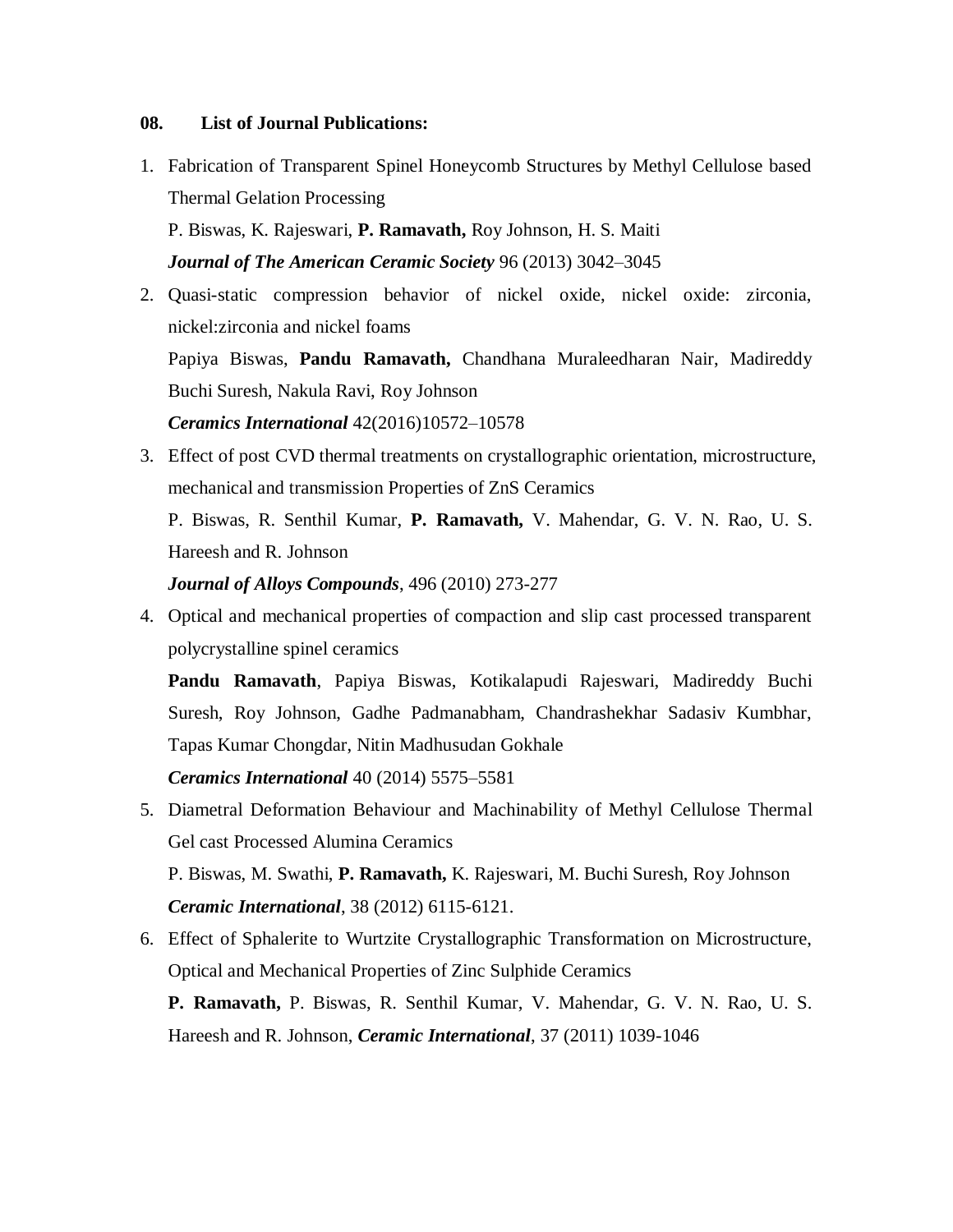- 7. Sonochemical Synthesis of Nano-Structured Hydroxyapatite with unique morphologies and Evaluation of Sintering Kinetics Papiya Biswas, Bandhakavi Lakshmi Sindhura, Chandhana Muraleedharan Nair, **Pandu Ramavath,** Madireddy Buchi Suresh and Roy Johnson *Journal of Advances in Chemistry* 11 (2015) 3789-3797
- 8. Prediction and validation of buckling stress (σcrt) of the ceramic honeycomb cell walls under quasi-static compression **Pandu Ramavath,** Papiya Biswas, Nakula Ravi and Roy Johnson

*Cogent Engineering* 3 (2016) 1168068

9. Compaction Curves: A Tool for Qualitative Evaluation of Quasi-static Compaction Behavior of Ceramic Powders

**Pandu Ramavath,** Papiya Biswas, P. Suresh Babu, P. Laxminarayana and Roy Johnson, *The Australian Ceramic Society* 51 (2015) 130-136

10. Hot Isostatic Pressing of ZnS Powder and CVD Zinc Sulphide Ceramics and Comparative Evaluation of Physico-chemical, Microstructural and Transmission Properties

**Pandu Ramavath,** Papiya Biswas, Roy Johnson, G. Jagan Reddy and P. Laxminarayana ,*Transactions of Indian Ceramic Society* 73 *(*2014) 299-302

11. Experimental Investigation on Flowability and compaction behavior of Spray granulated submicron Alumina Granules Abhisek Choudhary, **Pandu Ramavath**, Papiya Biswas, Nukula Ravi and Roy

Johnson,*ISRN Ceramics* 2013 (2013) 1-6

- 12. Transparent Polycrystalline Ceramics: An Overview R. Johnson, P. Biswas, **P. Ramavath,** R.S. Kumar and G. Padmanabham *Transaction of Indian Ceramic Society*, 71 [2] (2012) 73-85
- 13. Fracture Behaviour of Chemical Vapour Deposited and Hot Isostatically Pressed Zinc Sulphide Ceramics.

**P. Ramavath**, V. Mahender, R. Johnson, Sweety Kumari and N. Eswara Prasad. **Materials Science and Engineering A 528 (2011) 5030–5035**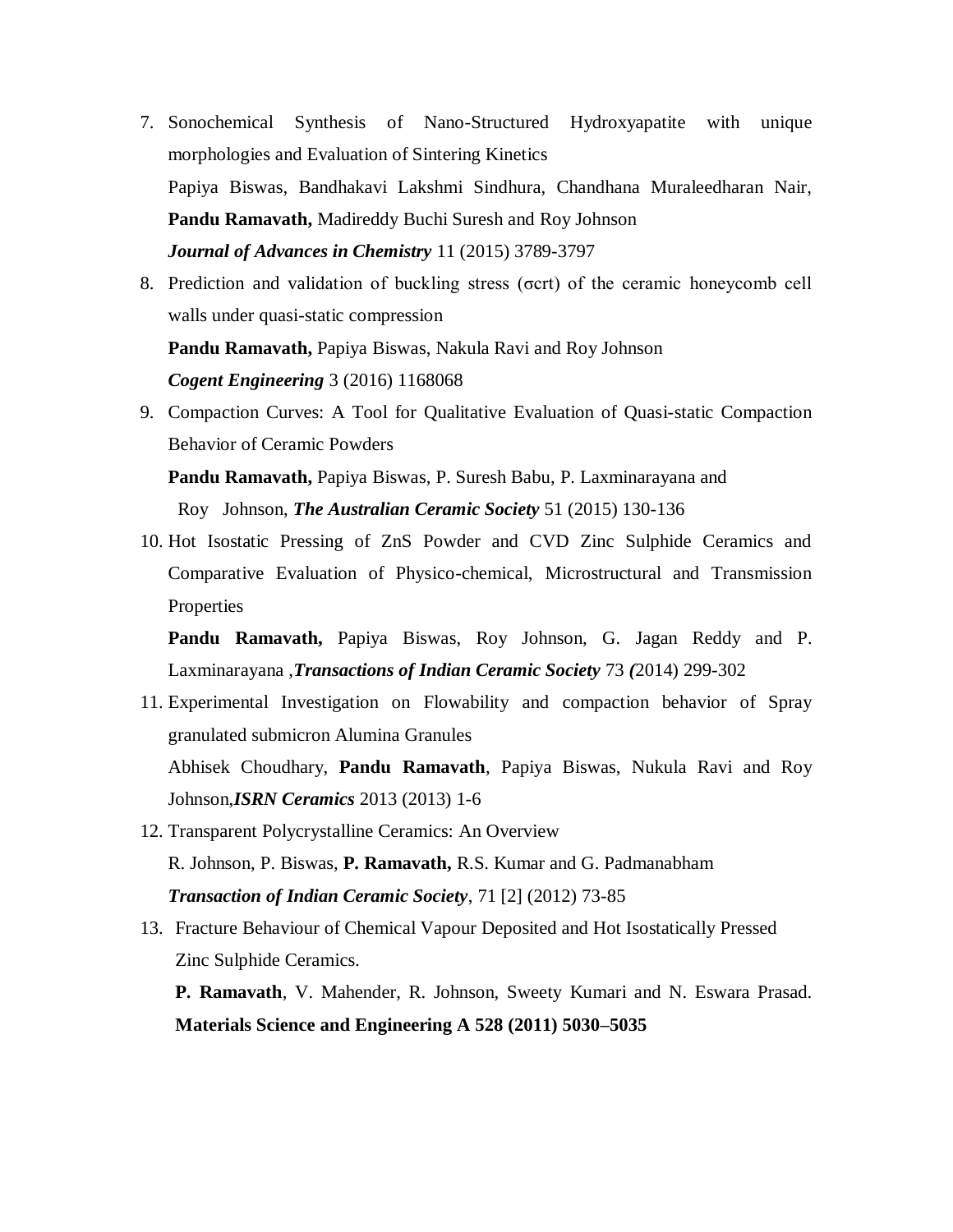- 14. Flow properties of spray dried alumina granules using powder flow analysis technique.**Pandu Ramavath**, M. Swathi, M. Buchi Suresh, Roy Johnson, **Advanced Powder Technology 24 (2013) 667–673**
- 15. Hydrolysis control of alumina and AIN mixture for aqueous colloidal processing of aluminium oxynitride, R.S.Kumar,U.S.Hareesh,**P.Ramavath** and Roy Johnson,**Ceramic International 37,2583-2590,2011**
- 16. Compressive and flexural strength properties of ZnS Optical ceramics.

 **P. Ramavath,** N. Ravi, U.S. Hareesh, R. Johnson and N. Eswara Prasad

**Transactions of the Indian Institute of Metal, Vol.63, issue 6, December 2010, pp.847-852**

- 17. Effect of primary particle size on spray formation, morphology and internal structure of alumina granules and elucidation of flowability and compaction behaviour. **Pandu Ramavath**, R. Papitha, M. Ramesh, P. Suresh Babu, and Roy Johnson**, Processing and Application of Ceramics 8 [2] (2014) 93–99**
- 18. Development of Cordierite based Reticulated Foams with Improved Mechanical Properties for Porous Burner Applications.

 P. Biswas, K. Varaprasad, **P. Ramavath**, M.B. Suresh, A. K. Khanra and R.Johnson  **Transactions of the Indian ceramic society vol. 76, no. 1, pp. 1***-6 (2017).*

19. Effect of Room and High Temperature Compaction on the Optical and Mechanical Properties of HIPed Transparent Spinel Ceramics.P. Biswas, **P. Ramavath**, R.Johnson ,Mantravadi Krishna Mohan, Chandrashekhar S. Kumbhar, Dinesh S.Patil,T. K. Chongdar, N. M. Gokhale, *Advanced Engineering* 

*Materials 2017,Vol.19, issue 8, pp. 170011-1700118.*

20. Fabrication of IR Transparent Zinc sulphide plate by chemical vapour deposition (CVD).

Papiya Biswas, **Pandu Ramavath**, RoyJohnson and Kurisetty Venkata Ravi, **Indian Journal of chemical technology vol.23,September,2016 pp.400-404.**

21. **3D printing of complex shaped alumina parts, S. Mamatha,** P. Biswas, **P. Ramavath**, Dibakar Das and Roy Johnson, *Ceramic International, vol.44, 16 (2018) pp.19278-19281*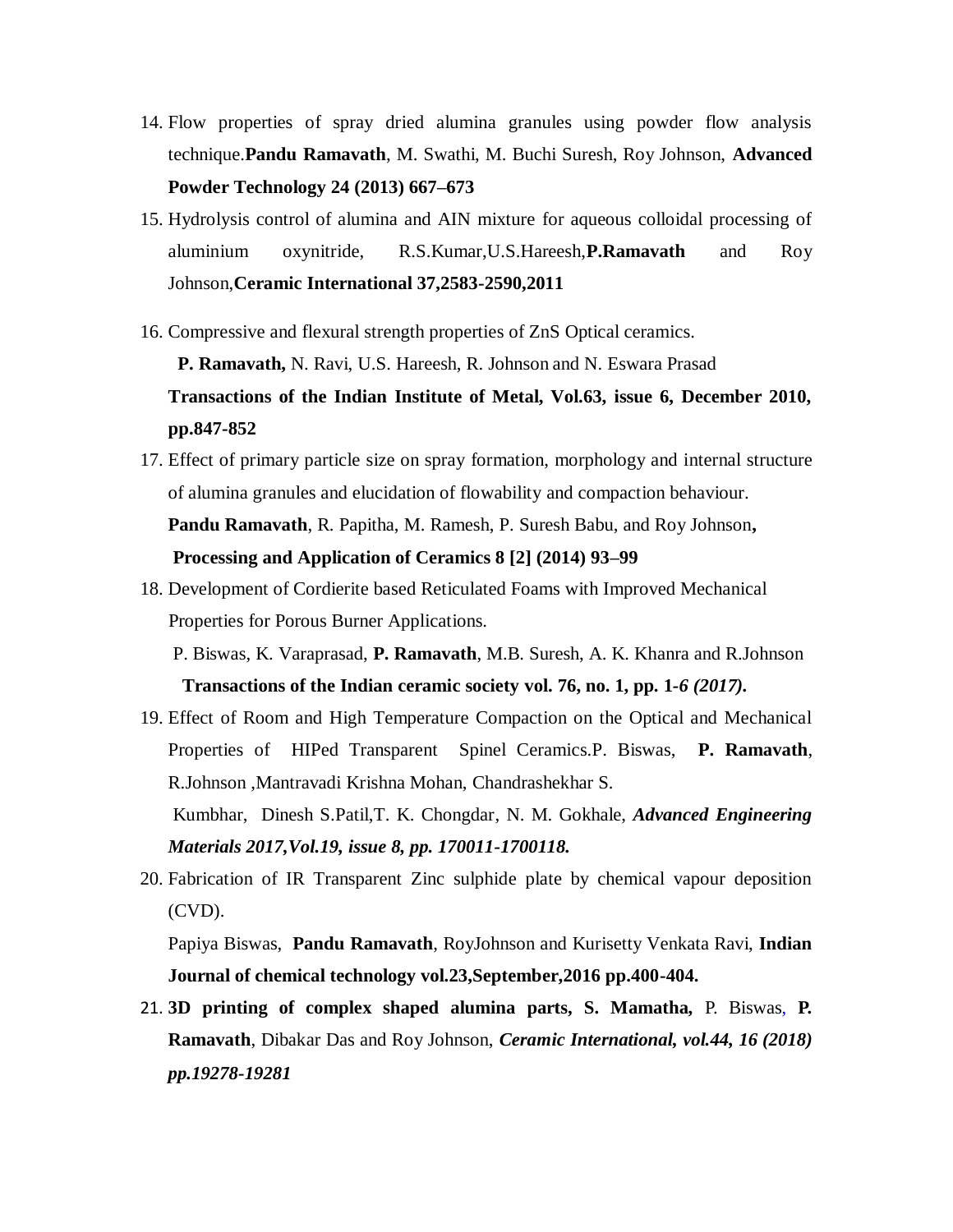## **9. Patents (Indian) Granted**

- **1. Process of Preparation for Zinc Sulphide freestanding article by Chemical Vapour Deposition (Indian Patent No: IN 200900517-i1)**
- **2. A novel process for producing IR transparent polycrystalline alumina articles and the articles so produced(Patent Filed)(2012)**
- **10. Papers Published in Peer Reviewed International Conference Proceedings:** 
	- 1**. Development of a Direct-Drive Based Three –DOF Robot. Pandu Ramavath , Dhiraj Barma, S.K Saha, B. Seth and D. Jaitly , Proc. of the National Conference on Industrial Problems on Machines and Mechanisms, IIT Kharagpur, Feb.24-25, (2005) 67-74**
	- **2. Evolution of Micro-structure of ZnS Transparent Ceramics Processed through powder HIPing and CVD+HIPing Routes, Pandu Ramavath, Papiya Biswas, Roy Johnson and G. Jagan Reddy and P.Laxminarayana,International Conference on Ceramic Science, 19-20th December,2013 (SNTI, Jamshedpur)**
	- **3. Vacuum Encapsulation of Sub-µm Alumina Powder and Densification by Direct Consolidation through Hot Isostatic Pressing, Pandu Ramavath, Papiya Biswas, Pappula Laxminarayana, Roy Johnson International Conference on Advance in Materials and Manufacturing, 8- 10thDecember, 2016**
	- **4. 'Microstructure and mechanical properties of spinel compacts densified through hiping and sintering, Pandu Ramavath, Papiya Biswas, Roy Johnson, Pappula Laxminarayana, International Conference on Ceramic & Advance Materials for Energy and Environment, 15-17th December, 2015 at Bangalore (Karnataka), India**